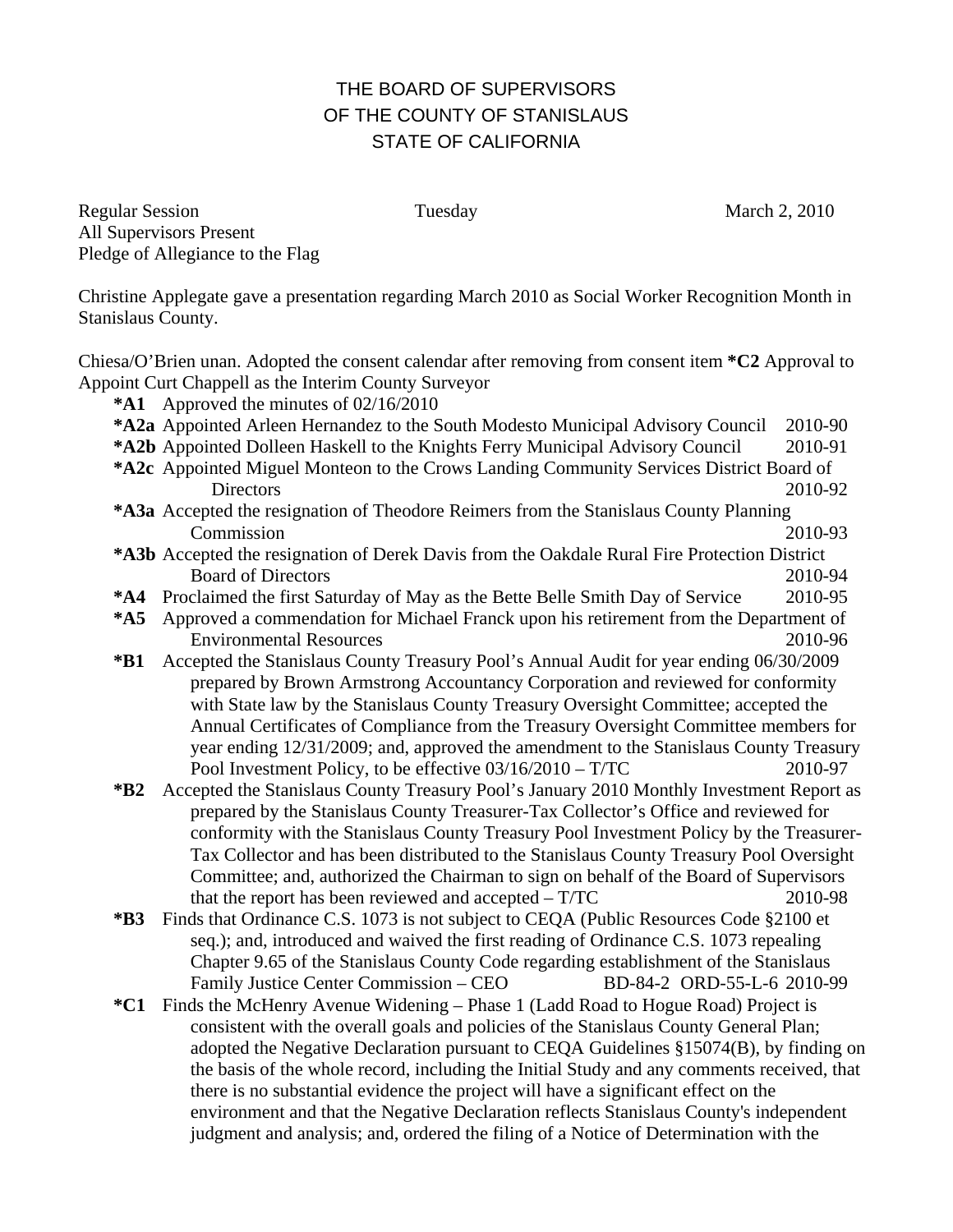Stanislaus County Clerk-Recorder's Office pursuant to Public Resources Code §21125 and CEOA Guidelines  $$15075 - PW$  2010-100

**\*D1** Finds that the conditions and contingencies of the Tentative Certificate of Cancellation for a 114.8 acre portion of Williamson Act Contract #1975-1888, Sun Dry Products, have been satisfied; and, directed the Clerk of the Board to execute and record the Certificate of Cancellation by 03/10/2010 – Planning 2010-101

DeMartini/Monteith unan. **B4** Adopted a resolution initiating a Sixth Expansion of the Stanislaus Enterprise Zone by approximately 101.65 acres in unincorporated Stanislaus County; and, authorized staff to prepare and submit a Zone Expansion Application Request to the State of California – Housing and Community Development Agency (HCD) – CEO 2010-103

O'Brien/Chiesa unan. **B5** Accepted the CEO's Mid-Year Financial Report for FY 2009-2010; authorized the CEO and the Auditor-Controller to make the necessary adjustments as recommended in the Mid-Year Financial Report; authorized the use of \$997,825 in Appropriations for Contingencies as recommended in the Mid-Year Report; authorized the undesignation of \$7,866,152 due to the suspension of Proposition 1A for the State to borrow against local property tax allocations; authorized the undesignation of \$64,895 from the Tobacco Settlement Fund to be transferred to Chief Executive Office – County Match for the payment to the City of Waterford for the balance of the payment of Contract Cities fund balance; directed the CEO to implement a budget reduction strategy for the Proposed Budget for FY 2010-2011 and FY 2011-2012; amended the Salary and Position Allocation Resolution as outlined on Attachment A effective the start of the 03/13/2010 pay period as recommended in this report; approved contracts and/or agreements listed on Attachment B in cumulative amounts of \$100,000 or greater since 07/01/2003; approved contracts and/or agreements listed on Attachment C in cumulative amounts of \$50,000 (but is under the cumulative \$100,000 threshold) or greater since 07/01/2003; and, **amended** the item to direct the CEO to review the County's contract with the City of Waterford for the Sheriff to provide law enforcement services and to determine if it makes financial sense to continue with the contract, and directed the Sheriff to provide services to the City of Waterford that are either mandated by law or included within the contract – CEO 2010-104

O'Brien/Chiesa unan. **\*C2** Appointed Curt Chappell, Professional Land Surveyor (PLS 7992), as the Interim County Surveyor with full authority accorded by law to the County Surveyor in those duties related to land survey, until such time as a permanent County Surveyor is appointed – PW 2010-102

DeMartini/Monteith unan. **C3** Adopted a resolution initiating proceedings for the formation of CSA 28- Grayson; directed the Public Works Department to prepare and file the required Engineer's Report; authorized the use of up to \$10,000 of Community Development Funds for initial start up costs associated with the formation of CSA 28-Grayson; and, directed the Auditor-Controller to increase appropriations as detailed in the Budget Journal Form – PW CSA-28-1 2010-105

**Corr 1** Referred to the Fish and Wildlife Committee, four letters from the California Fish and Game Commission regarding proposed regulatory action concerning Mammal Hunting, Central Valley sport fishing, ocean salmon sport fishing, and Klamath Trinity River sport fishing.

**Corr 2** Referred to the Department of Public Works, a letter from the U.S. Surface Transportation Board regarding the abandonment of the 5.18-mile line of railroad known as the McHenry Industrial Lead.

**Corr 3** Referred to the Department of Planning and Community Development and the Auditor-Controller, two letters from the City of Newman regarding the Proposed 2010 Amendment to the Redevelopment Plan for the Newman Redevelopment Project.